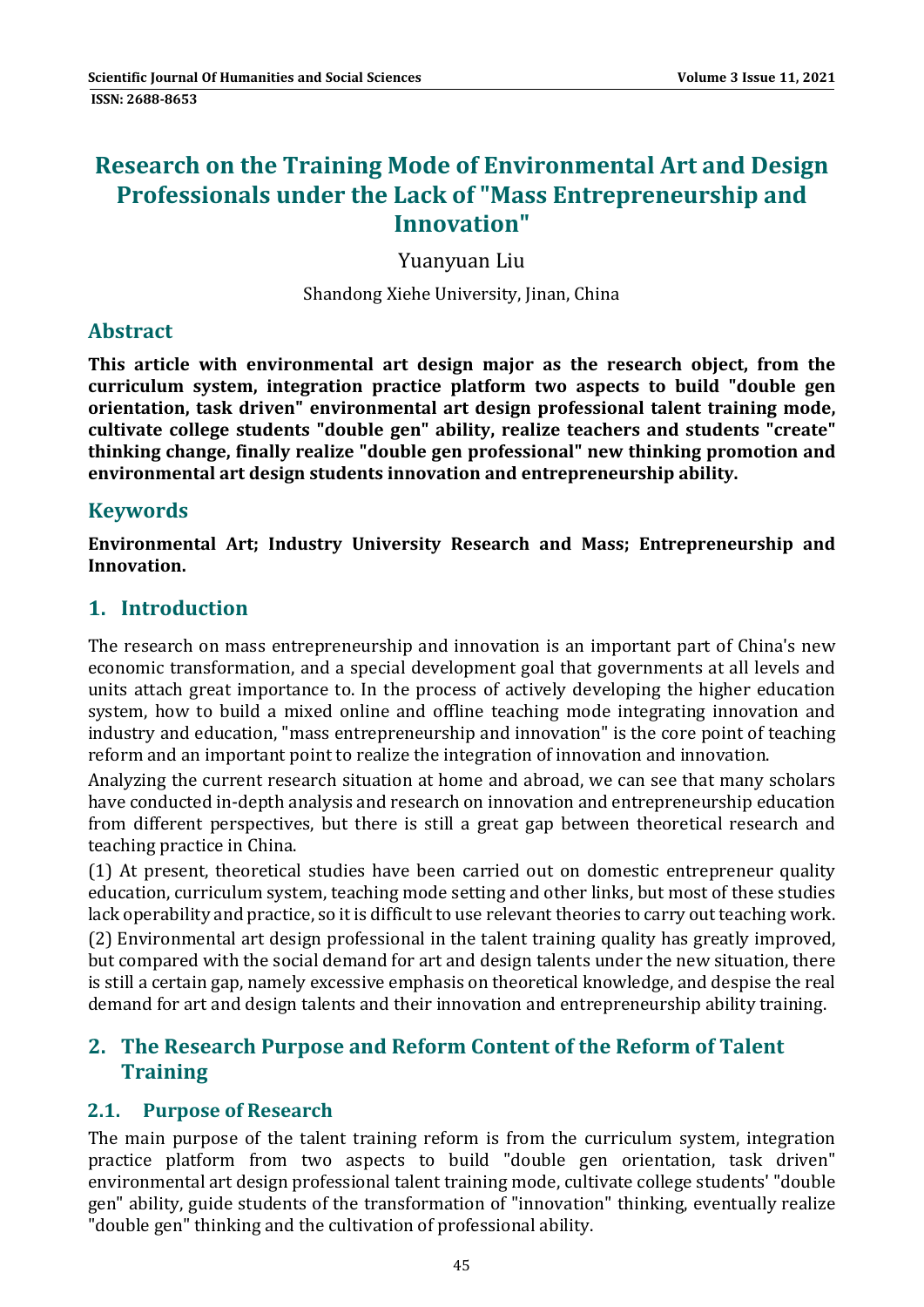#### **2.2. Reform Contents of the Talent Training System**

(1) Use the "mass entrepreneurship and innovation" project to optimize the professional curriculum system of environmental art design

We will adhere to the teaching concept of cultivating "mass entrepreneurship and innovation" talents, Mass entrepreneurship and innovation courses are added to the environmental art design curriculum system, The curriculum system is constructed according to the teaching mode of "four platforms,  $+$  and three modules", Open general theory education platform (including ideological education, morality, physical education, college English, labor, information technology basic courses), discipline basic education platform (including design drawing, drawing, gouache professional theory courses), professional education platform (including professional core courses and professional practice courses), innovation and entrepreneurship education platform (college students innovation and entrepreneurship, professional innovation and entrepreneurship practice) four course platform, Course module is set up under each course platform, The course module mainly offers courses from three parts: management, valuation and design.

(2) Build a practice platform for integrating industry, university and research under the background of mass entrepreneurship and innovation

We will strengthen school-enterprise cooperation, run the OBE concept, implement the PSP two-way feedback mode of mass entrepreneurship and innovation and double tutors, and build an industry-university-research integration practice platform including teaching resource platform, school-enterprise cooperation platform, on-campus production base platform, and off-school production and education base platform.

(3) Establish a "mass entrepreneurship-oriented, task-oriented" environmental art design professional 

According to the requirements of designer post ability, we will connect courses and courses, knowledge and skills, skills and occupations, comprehensively adjust the teaching plan of environmental art design major, integrate innovation and entrepreneurship education into the whole process of talent training, and build a "mass innovation-oriented, task-oriented" environmental art design professional talent training mode.

### **3. Major Reform Measures**

#### **3.1. Talent Training Positioning and Determination of Training Objectives**

According to the current development trend of the art design industry, on the basis of combining enterprise and social research, the talent training objectives of environmental art design major are further optimized, the creative concept is integrated into the goal, and four curriculum systems are constructed.

Basic skill training is through the design and drawing curriculum design, architectural decoration and construction curriculum design, architectural landscape sketching and other centralized training, so that students can master the basic design skills of all kinds. Comprehensive training includes comprehensive software training and comprehensive building space (residential, office, commercial) design training.

Through a variety of forms of extra-curricular activities, mainly including the regular organization of academic reports, open experiments, design competitions, paper writing, patent application and other activities to stimulate students' enthusiasm for learning, so that students can get all-round exercise, improve the comprehensive quality of students.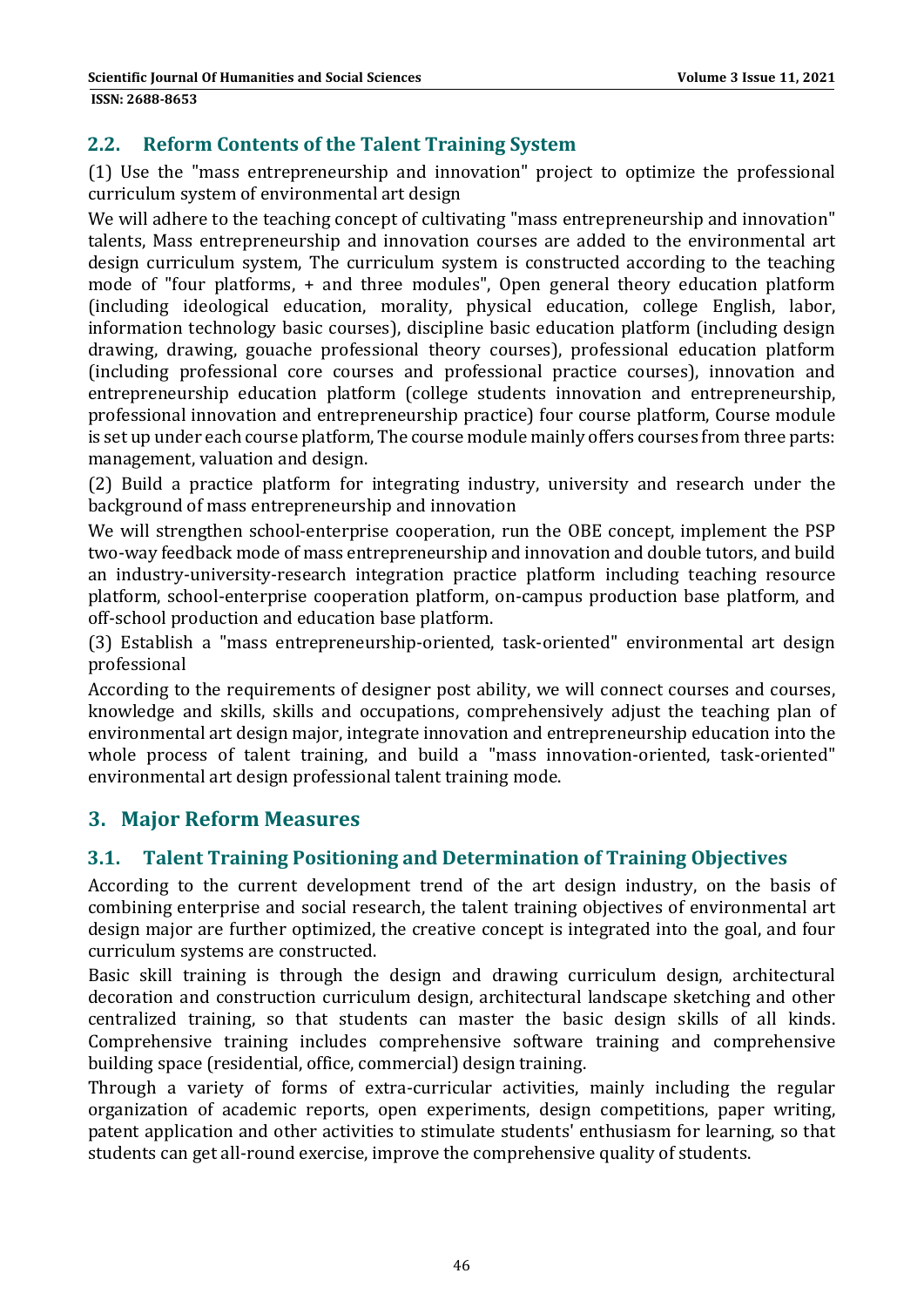#### **3.2. Curriculum System Innovation**

Focusing on the professional construction goals and ideas, with value guidance as the core, with words and example as the example, with the curriculum as the starting point, optimize the curriculum system. 

The curriculum setting and standards fully reflect the characteristics of "application-oriented", and the curriculum of the whole professional teaching plan is classified as: general education, professional foundation, professional core, professional expansion, professional practice, innovation and entrepreneurship.

Build platform mode: general education platform, professional basic platform, professional skills platform (also divided into professional compulsory modules and professional elective module). 



**Fig 1.** Double main mode

### **4. Reform and Innovation Points**

#### **4.1. Innovation Point**

(1) Innovate in the training concept: introduce the concept of mass entrepreneurship and innovation, further optimize the "four platforms, + and three modules" curriculum system of environmental art design major, realize the integration of special creation content, pay attention to practical teaching, increase the proportion of practice, open the second classroom, and realize the training of mass entrepreneurship and innovation talents.

(2) carries on the research content of innovation: put forward the environmental art design professional training is good at innovative thinking, post entrepreneurial practice new goals, enrich the connotation of innovation entrepreneurship education, the integration practice platform service construction into the construction of practice system, make the role and significance of the platform.

(3) Innovation on the training mode: further update and improve the environmental art design professional teaching mode, innovation "double gen orientation, task-driven" talent training mode, let the innovative talents become the mainstream, let students play the role in the classroom, guide the students of "innovation" thinking transformation, eventually realize the " double gen" thinking and the ability of training.

# **5. Application Value**

With the continuous acceleration of education reform process, the training of innovative and entrepreneurship professional talents has become the top priority of the current education work, and the integration of innovation and entrepreneurship education and professional